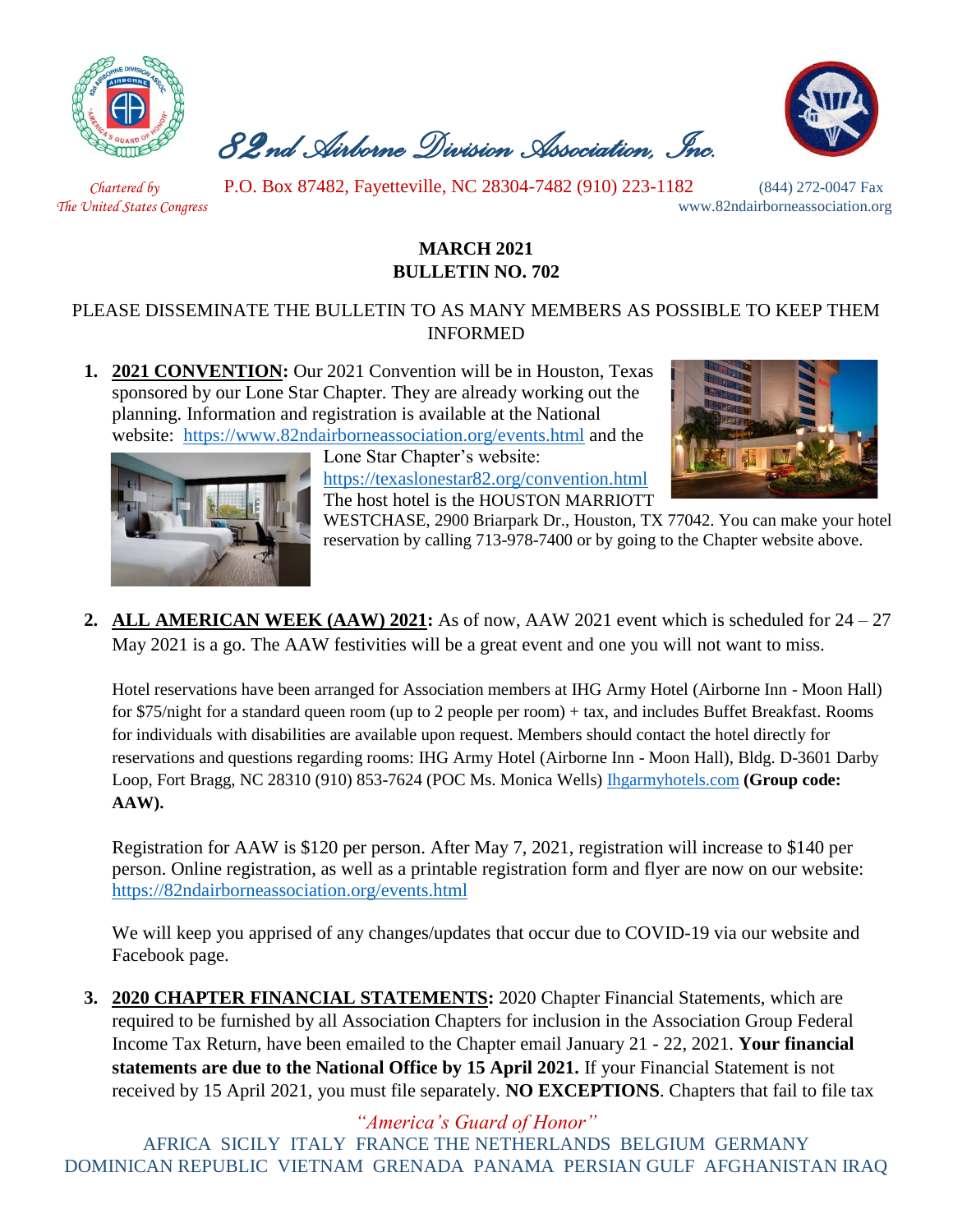



returns with the IRS are subject to having the Board of Directors removing their Charter, and closure of the Chapter. If your Chapter files separately, you must notify the National Office on Chapter letterhead signed by the Chapter Chairman, stating that the Chapter has filed their taxes separately from the Association. The financial statements can be emailed to [execsec@82ndairborneassociation.org](mailto:execsec@82ndairborneassociation.org) or mailed to the office. Any Chapter not following these procedures are liable to have their Chapter Charter removed.

**4. 2020 CHAPTER FINANCIAL STATEMENTS:** The completed 2020 Chapter Financial Statements, which are required to be furnished by all Association Chapters for inclusion in the Association Group Federal Income Tax Return, are due by **15 APRIL 2021**. The statements were emailed to your Chapter email address, between 21-22 January 2020, and must be completed and returned to the National Office **no later than 15 APRIL 2021**. Any financial reports not received by this date will need to be filed by the chapter separately, and at the cost of the chapter, and will not be included in the Group Income tax return. If your Chapter files separately, you must notify the National Office on Chapter letterhead signed by the Chapter Chairman, stating that the Chapter has filed their taxes separately from the Association. The following chapters have submitted their Financial Report for 2020 – Thank you:

Gateway Golden Gate Lozado/Rubio/Conde PR New York Oklahoma AA Rocky Mountain South Florida AA Texas Lone Star

CPL Edward Slavin Don Lassen/Atlanta AA Greater Hartford John Towle MOH – Cleveland

**5. IRS NOTIFICATION REGARDING 2019 TAX FILING**: Once again, the IRS is sending notifications to some of our chapters stating that the required annual return has not been filed. We have filed the return and we do not know why these keep going out. If you sent your 2019 return to the National office on time, your chapter has been included in the group return. If you have received this notification, please either email to [execsec@82ndairborneassociation.org](mailto:execsec@82ndairborneassociation.org) or send via mail to the office and we will submit to our accountant to address with the IRS. If you did not send your return to the National Office, you will have to contact the IRS directly.

Regarding those chapters that have notified us, our accountant has sent a letter to the IRS explaining, that these chapters are part of the Group filing and should not be getting these notifications. He also asked for a written response that this matter has been resolved. We will keep you apprised of the status. This issue may occur due to our requesting extensions because some Chapters are filing their financial statements late to the National Office. The National Office will no longer request extensions, nor will we file for Chapters that are late in sending their financial statements. We will not continue to have Chapters that are doing the reports properly receive these notices due to Chapters filing after the due date. The date for submittal to the National Office this year is 15 April 2021. **We will not accept any financial reports after 15 April 2021 and the Chapters will have to file separately for that year.** If a Chapter does not file, they are in jeopardy of having their Charter revoked by the Board of Directors.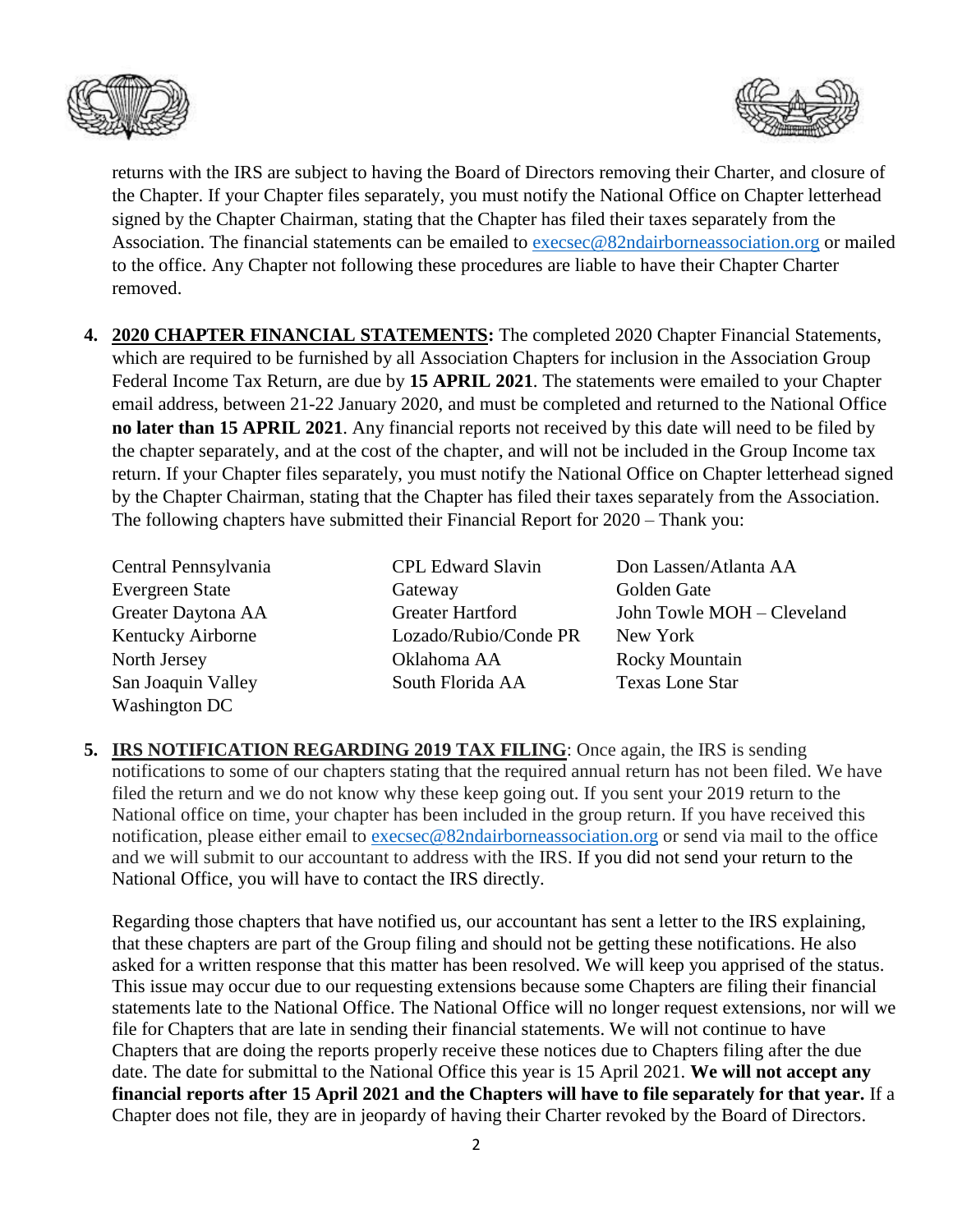



**6. NOMINATIONS FOR NATIONAL DIRECTORS:** If you want to help shape our Association then make a difference by running for National Director. Chapter nominations for National Directors must be received at the National office by 1 June 2021, either by mail or email. We will notify your Chapter when it is received. Chapter nominations must be certified by the Chapter Chairperson and must be in compliance with Article V of the Association By-Laws (By-Laws can be viewed at our website at : <http://www.82ndairborneassociation.org/forms-and-resources.html> )

Nominations should include a brief description, 4-5 *sentences*, about the nominee. Please include the nominee's qualifications, past accomplishments, as well as what the nominee proposes to do for the Association, if elected.

This year, six (6) Veteran Directors will be elected at the Convention and the following Veteran Directors will be Completing their term in office (\* indicates that the Director is eligible for nomination to a second 2-year term):

| *Steve Copening | *Bill Bell      | *Nero Tucker |
|-----------------|-----------------|--------------|
| *Bill Waller    | *Maggie Peppers | Rich Becker  |

**7. CHAPTER DELEGATES TO 2021 AAW AND 2021 CONVENTION**: *If you want the opportunity to have your Chapter's concerns addressed at the Delegates' meeting, you must send in your Chapter delegate certification form.* Chapter Officers are reminded to designate their Delegate(s) to attend AAW by 1 May 2021 and the Convention by 31 July 2021. Delegate forms can be obtained on our website in the Chapter Continuity link, under Forms and Resources on the Quick Links button. Forms and Resources are located at:<http://www.82ndairborneassociation.org/forms-and-resources.html>

As outlined in Article IV, Section 6 of the Association By-Laws, the Association President can call a Delegates' meeting sixty (60) days in advance of the Convention date. In the past, Presidents have done this because there is ample time during AAW for the Delegates to discuss issues and formalize the presentation to be given to the Board of Directors during the Convention. The Delegates' meeting during the National Convention is to refresh everyone's memory and finalize the presentation. Delegates should be familiar with the Association and Education Fund By-Laws, Convention SOP and National Bulletins, all of which are available on the Association website. If the Chapters have any issues, please submit a 2- 3 *sentence summary* to the National Office by 1 May 2021. We will include these in the Delegates' agenda.

**8. CHANGE IN CHAPTER OFFICERS:** *When your Chapter elects Officers, you must notify the National Office so that we can update our records*. Elected Chapter Officers must be members in good standing and annual members must be current. We have created a new form which includes all the information needed. (Please see No. 7 above) For continuity and to be sure we have all the information we need, please use only the forms above. Please complete the officer form annually, EVEN IF THERE ARE NO CHANGES FROM THE PREVIOUS YEAR. *Please be sure to give any newly elected*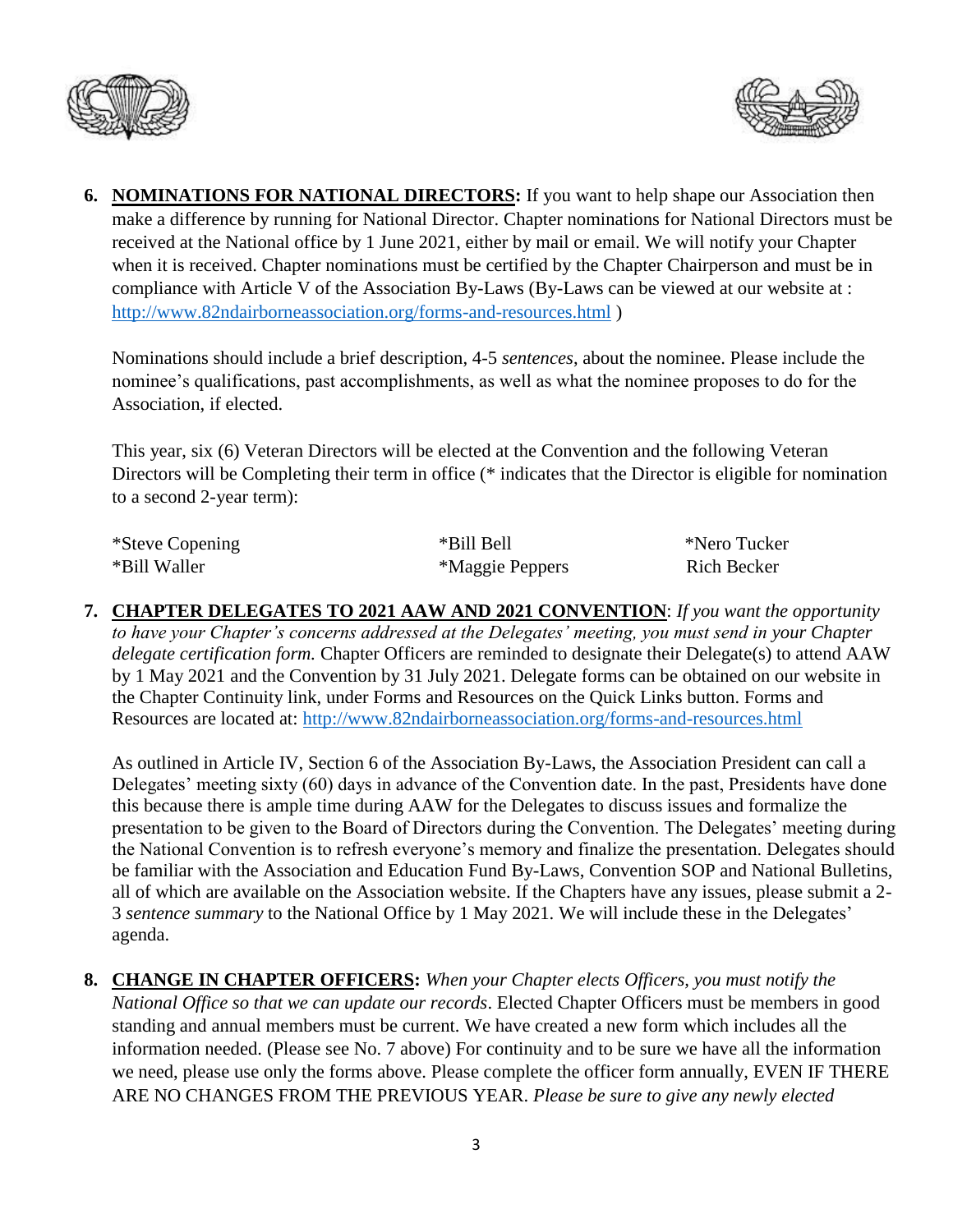



*Chairmen access to the Chapter email account*. If there are any problems with gaining access, please contact the National Office for assistance.

- **9. 2020/2021 CHAPTER ACTIVITIES REPORTS**: Per the Association By-Laws, "a report of the dates and places of all meetings and activities held or sponsored by the Chapter" throughout the 2020 year, and a "tentative" schedule of the Chapter's meetings and activities for 2021 should arrive, either emailed to [execsec@82ndairborneassociaoin.org](mailto:execsec@82ndairborneassociaoin.org) or mailed to the National Headquarters by February 28, 2021. The required reports are as follows: the Annual Year End Report, the Annual Chapter Officer Notification form and the Annual Chapter Schedule for Upcoming Year. These forms have been emailed to the chapter email accounts and are available on our website under Resources. Thank you to those Chapters that have forwarded their reports. Thank you for your continued support!
- **10. 2021 ASSOCIATION ALUMNI PUBLICATION:** The Association sponsored 2021 Alumni book information gathering period has ended, and the publishing phase has begun. The book release date is planned for June-July 2021. If you have any questions concerning your purchase or are still interested in purchasing the book, you can contact the publisher directly at 1-800-982-1590 or [customerservice@publishingconcepts.com](mailto:customerservice@publishingconcepts.com)
- 11. **OPERATION BOURBON: STILL AVAILABLE FOR PURCHASE** The 82<sup>nd</sup> Airborne Division Association has designed and sponsored an 82<sup>nd</sup> Airborne Division bourbon bottle. It is now available through Boundary Oak Distillery. The Association will not be selling the bottle. It is becoming available

in more and more states. In August 2020, the bottle became available at numerous Class Six stores and you can also work with a local liquor store to order these bottles. It is an awesome dedication to the Division and has already sold over 19,000 bottles. The Maroon Wax seal bottles are currently on sale, and the next bottle to be released is the white wax bottle. It will give the opportunity to collect the Red, White, and Blue versions of the bottles, which are the National flag colors, and also the colors of the 82nd Airborne Division. We have also posted images of the bottle on our Facebook page with links to how to purchase the bottle. Members who have purchased and tasted the Bourbon have been very impressed. I think the Association has done an



excellent job in selecting and designing this bottle and if you have not looked into it yet, I urge you to do so.

**12. ATTENDANCE OF NATIONAL OFFICERS: Due to the Corona Virus pandemic, until further notice Directors will not be attending any events.** However, you can invite them for Zoom meetings and events.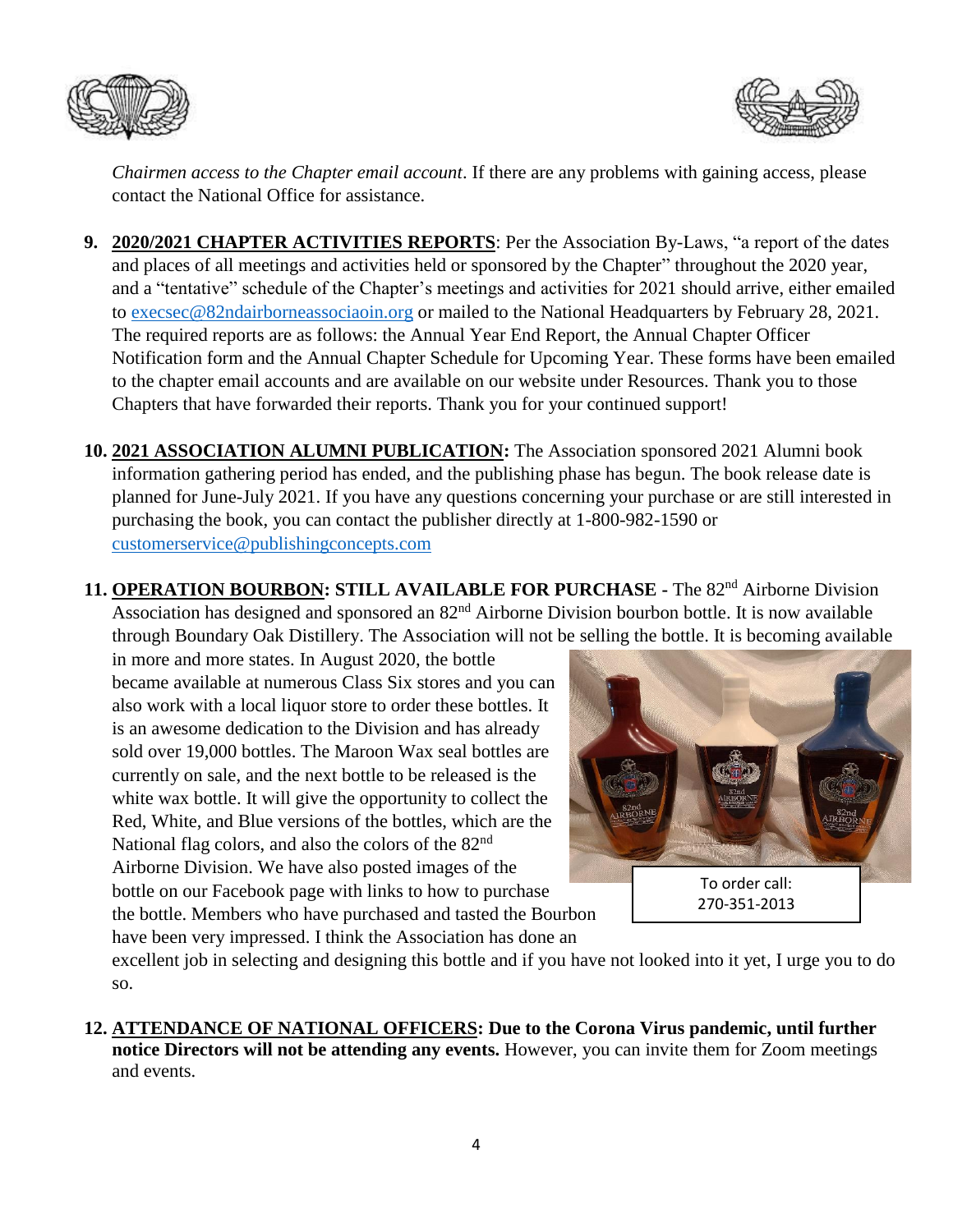



- **13. CURRENT PROJECTS OF THE ASSOCIATION:** This is a list of some of the Projects the Association has approved for working on in 2021:
	- **a. Support for Families of 82nd Airborne Division KIAs, and WIAs:** Provide assistance to the 82<sup>nd</sup> Airborne Division Association Wounded Warrior Fund through direct response to needs of Families immediately following the loss or injury of an 82<sup>nd</sup> Trooper.
	- **b. Recognition of the Jumpmaster, NCO, and Trooper of the Year:** Every year our Association recognizes the accomplishments of the 82<sup>nd</sup> Airborne Divisions Jumpmaster, Non Commissioned Officer, and Trooper of the Year at our annual dinner during All American Week (AAW). On the final evening of AAW, the Leadership and Troopers of the  $82<sup>nd</sup>$  Airborne Division join the  $82<sup>nd</sup>$ Airborne Division Association Members as we present these outstanding Troopers with awards to recognize their accomplishments (accomplished through Association and corporate donations).
	- **c. 3<sup>rd</sup> Annual All American Adventure 2021:** Plan is to send twenty 82<sup>nd</sup> Airborne Division



Troopers on a 4-day resiliency trip to the Catskill Mountains for fishing, hiking, biking and numerous other activities. Aimed at helping Troopers in reintegration after deployment, this project uses donations from Association Members and Chapters, and Corporate sponsorship to accomplish this project. This trip will take place in June 2021, provided we are able to secure funding for our Troopers. Help us in providing an avenue to assist our 82nd Troopers in their resiliency

during their redeployment process

- **d. Support for deployed Troopers of the 82nd Airborne Division:** Our Association stands ready to provide support to our Deployed Troopers as they protect our Nation. The more donations we receive the more we can do to support our Troopers while they are deployed. Help us to show these Troopers our gratitude for their sacrifices.
- **e.** Holiday Troop Support 2021: This year will be our 6<sup>th</sup> Annual "Holiday Troop Support" and we will again provide over 1000 meals to young Troopers and their Families over the Thanksgiving and Holiday Season to insure the Families of young 82nd Troopers have bountiful Holiday meals over the Holiday Season.



**f. Increasing Support for Spouses and Dependent Children of 82nd Airborne Division Fallen**  Heroes: The 82<sup>nd</sup> Airborne Division Association is currently looking into projects to increase our support of the Dependent Children of our 82<sup>nd</sup> Airborne Division Fallen Heroes. We believe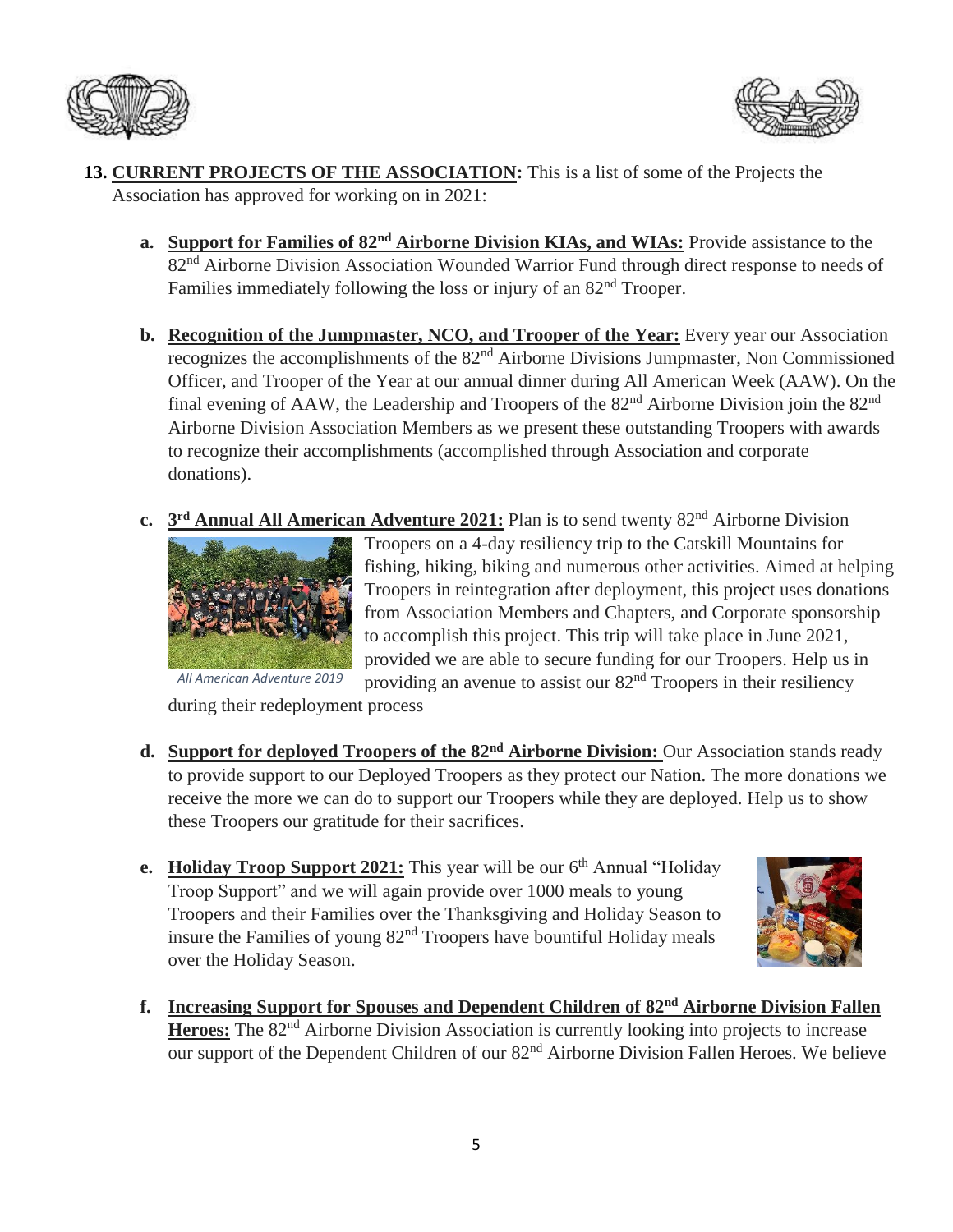



it is our obligation to work to ensure continued support of these Dependent Children and we are working hard to develop plans and funding to accomplish it. We will provide more information as our planning progresses.

- **14. DONATIONS TO GENERAL FUND:** We are asking for help from our Members in working through the cancellation of our Association events. These cancellations have caused the Association the loss of fund-raising opportunities, and we are asking for your help, through donations, to help make up for these losses of funds. Several Association Chapters have stepped up to the challenge and provided awesome funding support to the Association. I want to remind you that all of the projects that the Association is hoping to continue in 2021 will take funding and we hope you will see the value in these projects. Please help us to realize the success of all our upcoming projects so that we can continue to Troopers and Families of our 82nd Airborne Division.
- **15. WEBSITE UPDATES:** Over the next few months we will be making updates to our website. This should not cause any issues for your use, but if you are unable to enter certain pages please check back later to see if the problem persists. If it does, please call our office for assistance.
- **16. ONLINE SUPPORT DOCUMENTS:** The National office has posted documents on our webpage in the Quick Links / Forms & Resources folder and under the Resources tab on our website to assist the Chapters. These include forms for Chapter Continuity and Chapter Startup, as well as forms needed for annual reports. Please look over these forms and use them as needed.
- **17. ASSOCIATION SUSPENSES/DEADLINES:** Please note the following Association deadlines (all information should be sent to the Executive Director, unless otherwise noted):
	- **a.** 28 February 2021 2020 Chapter Activities Report, 2021 Chapter Schedule and 2021 Officers past due
	- **b.** 15 April 2021 Chapter financial reports due to National Office
	- **c.** 1 May 2021 Delegate Certification for All American Week
	- **d.** 1 June 2021 Nominations for 2022 National Director
	- **e.** 1 July 2021 Communication & Public Relations Award Program entries must comply with the Communications and Public Awards Program SOP. Nominations can be sent to the National office and will be forwarded to the Awards Committee Chairperson.
	- **f.** 31 July 2021 Delegate Certification for National Convention
- 18. 82d AIRBORNE ASSOCIATION USAA CREDIT CARD: Check out the 82<sup>nd</sup> Airborne Division Association's co-branded cards. These cards display a Paratrooper under the silk on the front. It's a very nice card to have. To get a co-branded Association card, please call 855-755-8263 or go to [www.usaa.com/82nd](http://www.usaa.com/82nd) . If you use a credit card, please choose the card that supports the Association.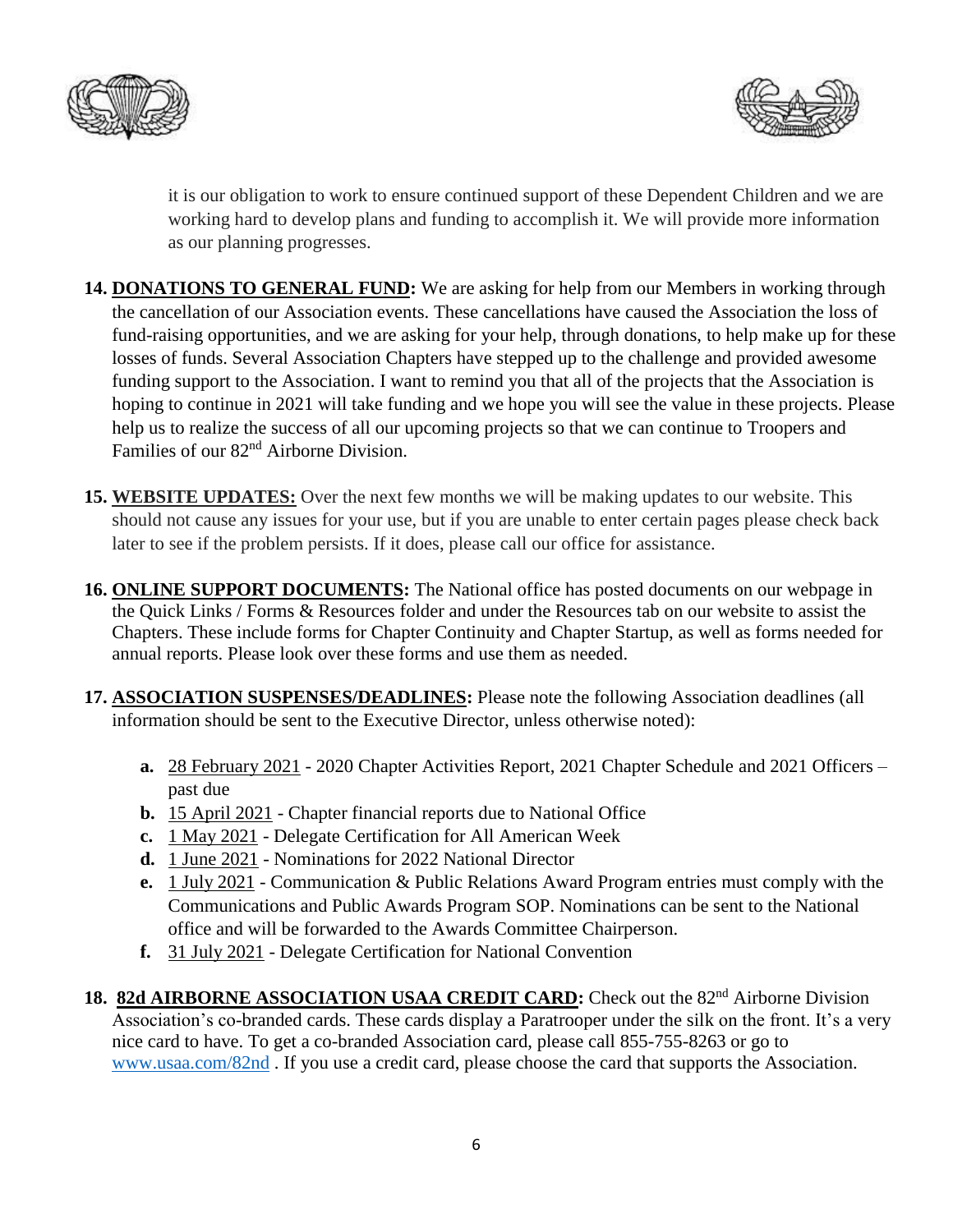



- **19. E-NEWS BULLETIN:** *Get Army and Airborne related news directly to your emails!* Members who insure they shared their email address with the Association will receive our E-news bulletin which contains informative articles about the 82nd Airborne Division, the Airborne community, the Military, Veterans issues, and even Association related articles, and links to our Bulletins, the Paraglide Magazine, and Fliers and Registration forms for Association Event. If you are not receiving the E-news bulletin to your email just send us your email address and we will add you to the list. Although we have had requests, we are only offering this benefit to our Association members. Sign up today and keep up to date on Airborne issues!
- **20. WITHIN THE DIVISION AND FORT BRAGG:** Please visit the following 82d Airborne Division websites to find out what is happening within the Division and sign up for our E-News bulletin: <http://www.dvidshub.net/image> and [http://www.bragg.army.mil/82nd/pages/default.aspx.](http://www.bragg.army.mil/82ND/Pages/default.aspx) Also, don't forget to check out the Division's Facebook page<https://www.facebook.com/82ndAirborneDivision>
- **21. ASSOCIATION UPCOMING EVENTS:** *Support our Chapters!* Please announce the following upcoming regional events at Chapter meetings, via the Chapter newsletter and website. Registration and information on these events were published in the Paraglide and/or on the Association's website at the following link [www.82ndairborneassociation.org/events.html.](http://www.82ndairborneassociation.org/events.html) If you would like to have the Association President or Executive Director attend your event, please send an invitation to the National office in enough time for us to plan and we will do our best to attend.
	- **a.** All American Week 2021 May 24 -27, 2021: Please see our website for more information. <https://www.82ndairborneassociation.org/events.html>
	- **b.** 2021 Annual National Convention August 11 -15, 2021: Our 2021 Convention will be in Houston, Texas sponsored by our Lone Star Chapter. Please see our website for more information. <https://www.82ndairborneassociation.org/events.html>
- **22. FACEBOOK PAGE: 'Like Us'** at<https://www.facebook.com/82ndAssociation/> *This is the ONLY official Facebook page of the Association. We have no affiliation with any other sites that are using the Association's name!* **To ensure you are at the correct Facebook Page, look for the Association Logo on the page. If you see the Association Logo, you are on the right page.** We do not allow political comments, bad language, bullying, and verbal attacks on anyone. Anyone making these types of posts will be deleted. Our site is only to keep Members informed of Association operations and to foster the spirit of the Airborne Community. Please join and like our page. We would love to receive pictures or information from the Chapters of events that they have hosted, or will be hosting, to share with our members!

President Copening, together with the Past Presidents, Officers and Directors of the Association and their spouses want to wish to thank all Members for their service and to wish everyone a very Saint Patrick's Day!